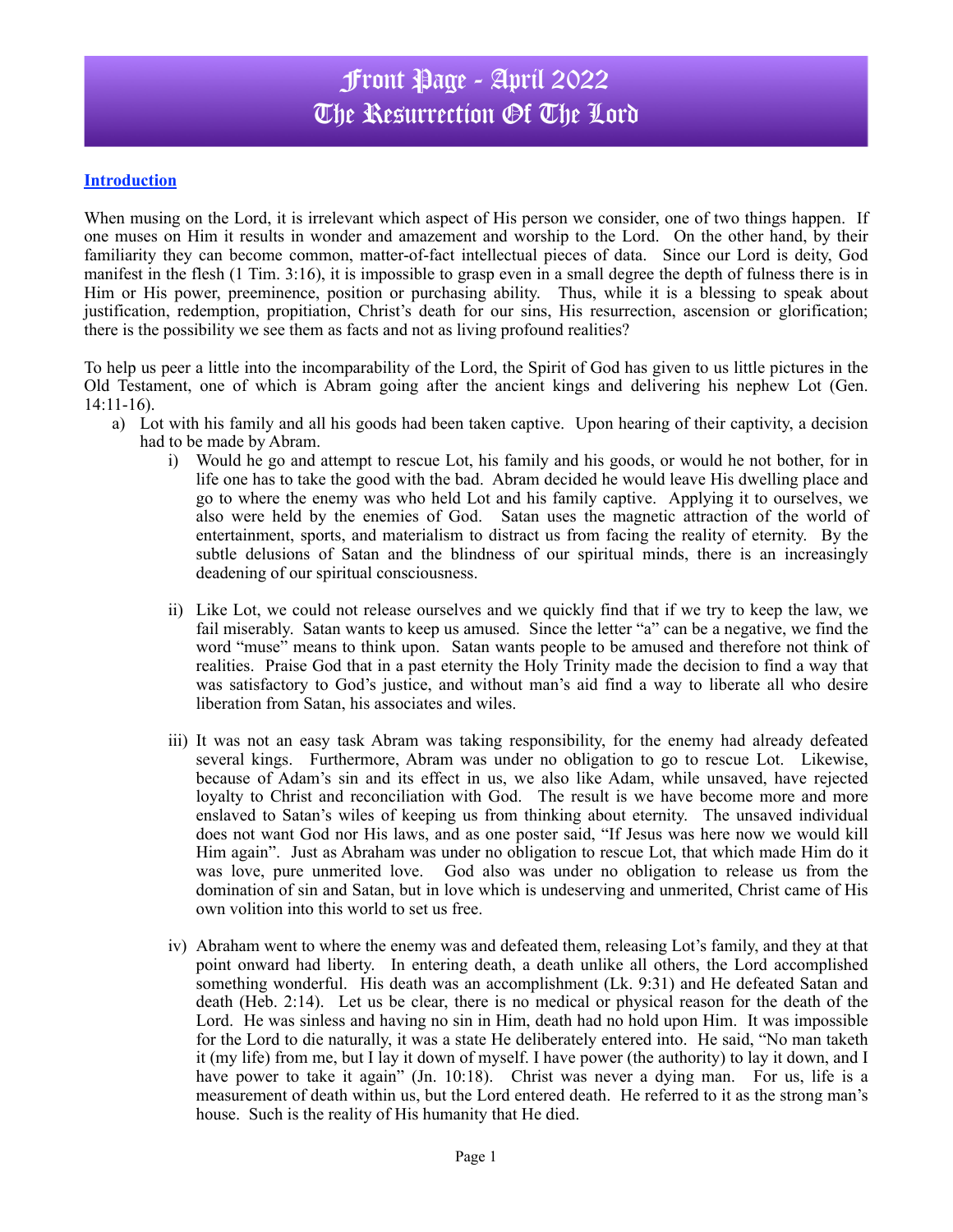# Front Page - April 2022 The Resurrection Of The Lord

1. Of His own volition, the Lord entered the realm of Satan's domain, and rising from the dead tore down the gates and walls of Satan's fortress - Death. Alone He defeated Satan's citadel and projectively will in time utterly remove his satanic majesty into the Lake of Fire. Just as Abram liberated Lot and his family (Gen. 14:16), so the Lord has brought His released ones into the glory of His liberty (Rom. 8:21; Gal. 5:1).

### **By rising from the dead, what strong man's (Satan's) goods was the strong man deprived of?**

- 1) Satan was deprived of being able to keep the whosoever of humanity enslaved, for the Lord offered humanity redemption (Rom. 3:24; Eph. 1:7; Col. 1:14).
- 2) He was deprived of holding the whosoever under the headship of Adam by putting them under His (the Lord) headship (Rom. 5:12-21).
- 3) He was deprived of holding the whosoever in a consciousness of divine condemnation for the Lord put man into the realm of justification (Rom. 4:25; 5:16, 18).
- 4) He was deprived of holding the whosoever having bodies and minds distorted by sin and the mindsets of incapability for He (the Lord) offers liberation (Heb. 2:15; Gal. 5:1).
- 5) He is deprived of having perpetual universal governmental power and universal worship in perpetuity (Rev. 19:20; 20:7-10).
	- i) We remember that the Devil did not sign a declaration of peace or surrender. He will stand in blatant rebellion against God until he is banished eternally in the Lake of Fire. He himself and his associates lived in the conscious awareness that they are under the condemnation of God and it is inevitable that eternal fierceness of God's wrath will fall on each of them.

#### **An interesting question**

In the musing on the passion of the Lord the question comes to mind, "At what point did things change from the humiliation of the Lord to the beginning of glorification?" Was it when He was raised, or when He was seen by the women and the disciples, or when He ascended? It is my understanding that the moment the change came was between His hanging on the cross and His burial. In the Old Testament types a clean man was to put the ashes in a clean place (Num. 19:19; Lev. 6:11). That moment came when they were going to bury Him with the wicked but God overruled. There was a clean man who was rich and he placed the body of the Lord in a clean place. It was a tomb which had never been used. If the body of the criminal was an individual for whom no one cared, then the body was cast into the valley of burning. God would not permit the body of His Son to be so discarded. He was with the rich in His death (Isa. 53:9). Better read and understood as, "They would have made His grave with the wicked, but He was with the rich in His death". Never again would sinful man dishonour the Lord. From this point onward it is glorification.

How true and comforting to sing the words of C. Chapman:

Jesus, in His heavenly glory, Sits with God upon the throne; Now no more to be forsaken, His humiliation gone.

Never more shall God, Jehovah, Smite the Shepherd with the sword; Ne'er again shall cruel sinners, Set at nought our glorious Lord.